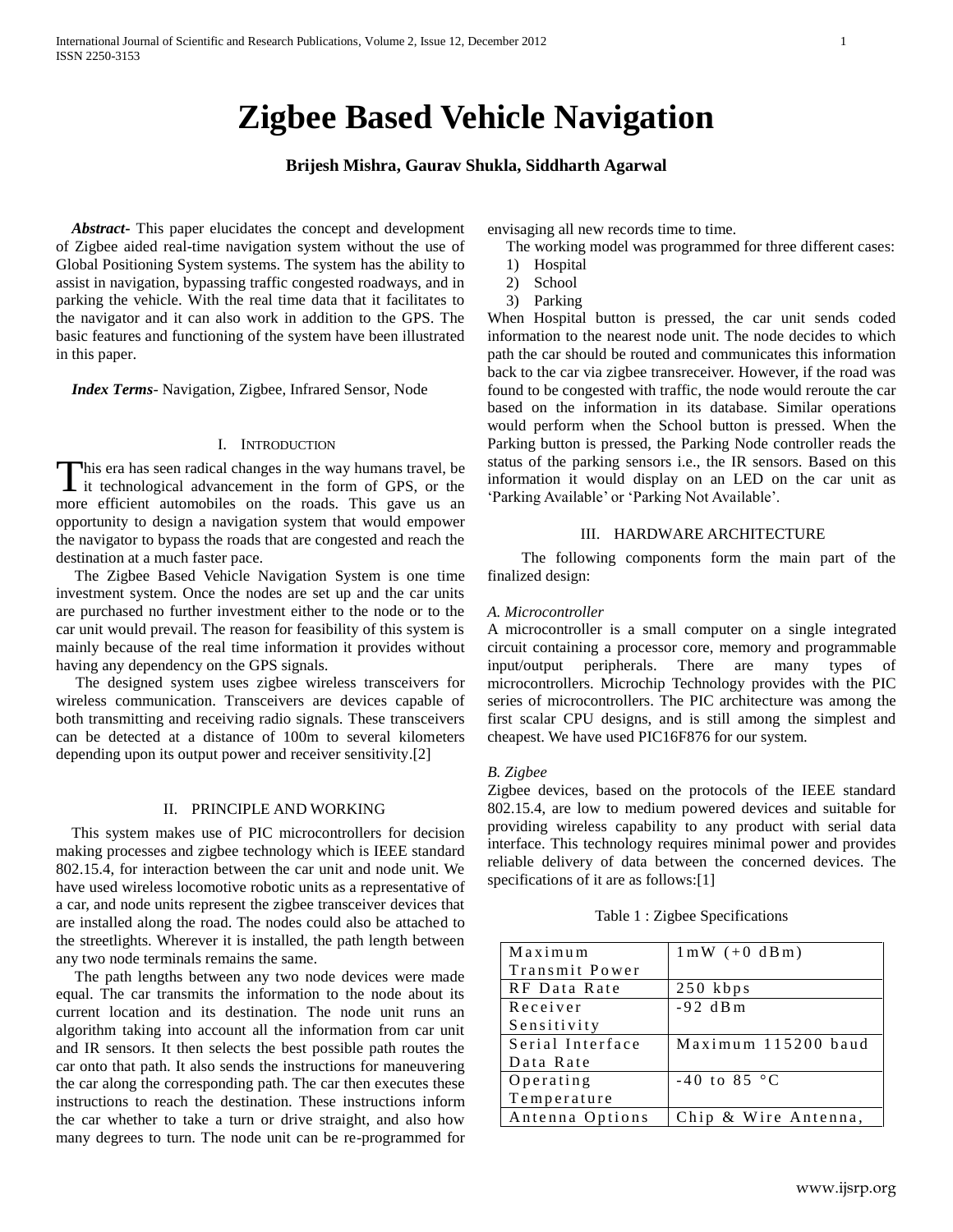International Journal of Scientific and Research Publications, Volume 2, Issue 12, December 2012 2 ISSN 2250-3153

## *C. Infrared Sensor*

Infrared Sensors or the IR sensors are detectors that pick up radiations in the infrared spectrum of light. Any hot body, including vehicles, gives off heat, which in turn emits radiation in the IR spectrum. Based on these radiations, the sensors report a status to the controllers about the traffic and parking information.

#### *D. Motor*

An electric motor is an electromechanical device that converts electrical energy into mechanical energy. There are two basic types of motors viz, DC motors and AC motors, depending upon what type of electrical input they work on. We have used stepper motor for the design purpose. Stepper motor is a brushless DC electrical motor that divides a full rotation into a number of equal steps. This gives the freedom to give command to the vehicle in terms of degree to turn. These motors are controlled by L293DD IC. The L293DD IC is a monolithic high voltage, high current four channel driver designed to accept standard DTL or TTL logic levels and drive inductive loads and switching power transistors.

#### *E. Power Supply*

The car unit is powered by 12V replaceable batteries. The power supply to the node unit receives through the mains i.e., 240V AC which is stepped down by a step down transformer. Also, LM7805 IC used for voltage regulation purposes.

## *F. Liquid Crystal Display*

Liquid Crystal Display or LCD displays are used in the car unit for taking the readings of the commands sent by the node unit. Also, LCD is used to display the parking information when a parking related query is sent to the Parking node unit.

#### *G. Input Buttons*

The system was designed to respond for three different cases. These cases related queries are triggered by the case related buttons, which are as follows:

- 1) Hospital
- 2) School
- 3) Parking

The block diagrams are shown below.



Figure1: Car Unit



Figure 2: Node Unit

#### IV. SOFTWARE

## *A. PICBASIC Pro*

PICBASIC pro converts the BASIC programs into files that can be programmed directly into a PIC microcontroller MCU. This software was used for programming both the car and node units.

## *B. EAGLE v6.2*

This software was used for designing of the Printed Circuit Board or the PCB layout. The layouts are as follows:



Figure3: PIC Layout